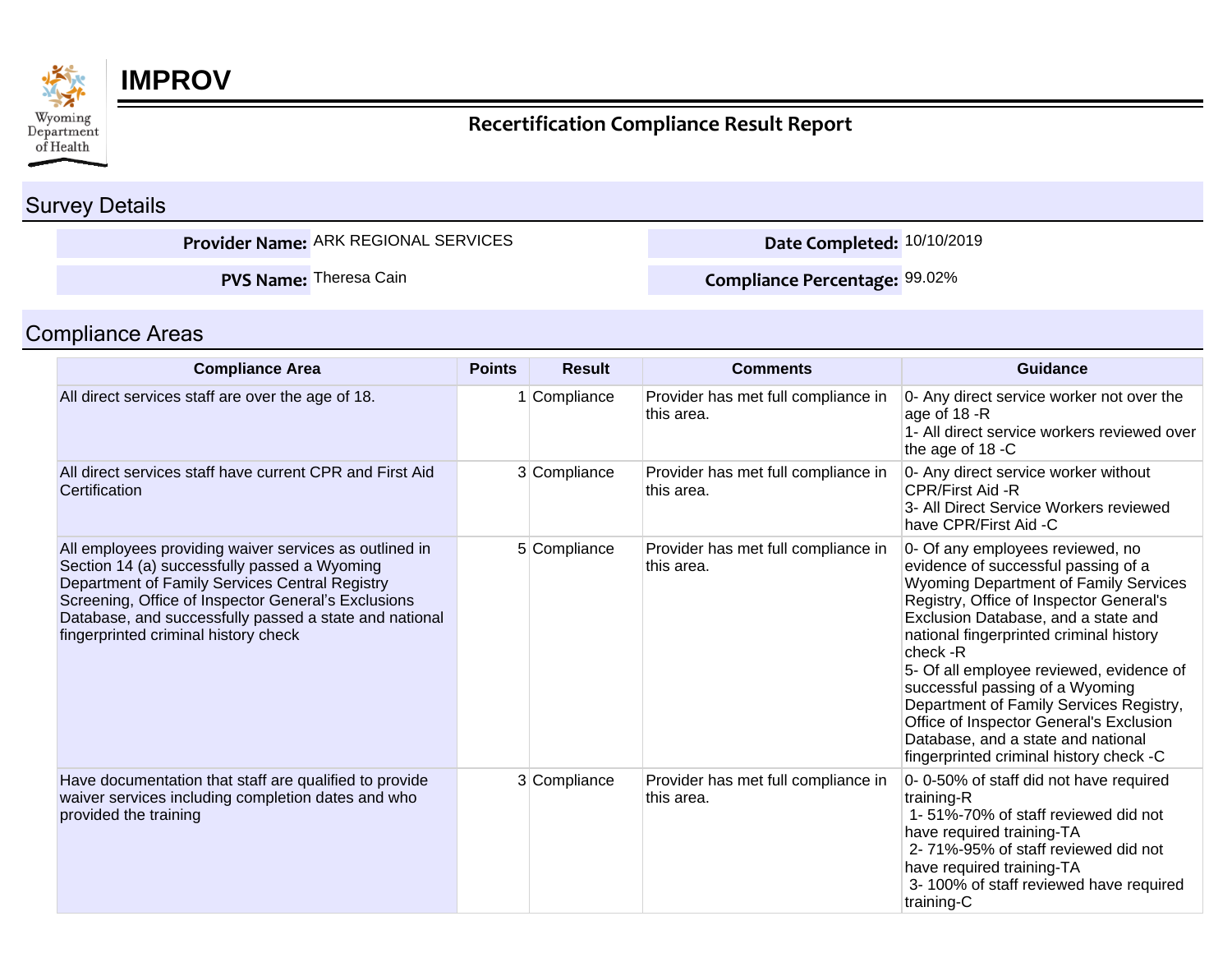| All staff qualified to provide waiver services completed<br>training in all of the following areas within one month of<br>hire/provider certification date: Participant Choice; The<br>rights of participants in accordance with state and federal<br>laws and any rights restrictions for each participant with<br>whom a person works (environmental modification,<br>specialized equipment and homemaker staff are exempt<br>from this); Confidentiality; Dignity and respectful<br>interactions with participants; Preventing, recognizing<br>and reporting abuse, neglect, intimidation, exploitation,<br>and all other categories listed in the Division's<br>Notification of Incident form; Responding to injury, illness,<br>and emergencies; Billing and documentation of services;<br>Releases of information; Grievance and complaint<br>procedures for participants, guardians, provider<br>employees, and community members; Implementing and<br>documenting participant objectives and progress on<br>objectives; | 2 Compliance | Provider has met full compliance in<br>this area.                                                                                                                                                        | 0-0%-75% of staff reviewed have been<br>trained on all areas within one month of<br>hire/provider certification date. - R<br>1-76%-99% of staff reviewed have been<br>trained on all areas within one month of<br>hire/provider certification date-TA<br>2-100% of staff reviewed have been<br>trained on all areas within one month of<br>hire/provider certification date-C |
|---------------------------------------------------------------------------------------------------------------------------------------------------------------------------------------------------------------------------------------------------------------------------------------------------------------------------------------------------------------------------------------------------------------------------------------------------------------------------------------------------------------------------------------------------------------------------------------------------------------------------------------------------------------------------------------------------------------------------------------------------------------------------------------------------------------------------------------------------------------------------------------------------------------------------------------------------------------------------------------------------------------------------------|--------------|----------------------------------------------------------------------------------------------------------------------------------------------------------------------------------------------------------|-------------------------------------------------------------------------------------------------------------------------------------------------------------------------------------------------------------------------------------------------------------------------------------------------------------------------------------------------------------------------------|
| Provider and Provider staff have current certification in<br>CPI, MANDT or other entity approved by the BHD                                                                                                                                                                                                                                                                                                                                                                                                                                                                                                                                                                                                                                                                                                                                                                                                                                                                                                                     | 3 Compliance | Provider has met full compliance in<br>this area.                                                                                                                                                        | 0-Any of reviewed staff did not have<br>required CPI or MANDT certification-R<br>3- All reviewed staff have required CPI or<br><b>MANDT</b> certification- C                                                                                                                                                                                                                  |
| All staff implementing a PSBP been given participant<br>specific training on the PBSP and on specific positive de-<br>escalation techniques and interventions prior to<br>beginning work with the participant                                                                                                                                                                                                                                                                                                                                                                                                                                                                                                                                                                                                                                                                                                                                                                                                                   | Compliance   | Provider has met full compliance in<br>this area.<br>Located in Therap                                                                                                                                   | 0- Staff reviewed have no evidence of<br>being trained on any PBSP used for the<br>participants they serve. - R<br>1- Staff reviewed have evidence of being<br>trained on any PBSP used for the<br>participants they serve -C                                                                                                                                                 |
| All written policies and procedures are available upon<br>request and updated or revised with rule or policy<br>changes                                                                                                                                                                                                                                                                                                                                                                                                                                                                                                                                                                                                                                                                                                                                                                                                                                                                                                         | Compliance   | Provider has met full compliance in<br>this area.                                                                                                                                                        | 0- Policies and procedures are not<br>available upon request or are not revised<br>with rule or policy changes<br>1-Policies and procedures are available<br>upon request and are revised with rule or<br>policy changes -C                                                                                                                                                   |
| All written policies and procedures have been reviewed<br>at least annually with all employees.                                                                                                                                                                                                                                                                                                                                                                                                                                                                                                                                                                                                                                                                                                                                                                                                                                                                                                                                 | on           | 0 Recommendati Recommendations need to be<br>completed for provider.<br>During Staff File review, evidence<br>supported that Employees are<br>reviewing policies and procedures<br>on a bi-annual basis. | 0- No, policies and procedures are not<br>available, updated or revised or reviewed<br>annually with staff-R<br>1- Yes, policies and procedures are<br>available, updated or revised, and<br>reviewed annually with staff-C                                                                                                                                                   |
| Have policies and procedures in place to ensure all<br>critical incidents described in Section 20 are reported to<br>the division                                                                                                                                                                                                                                                                                                                                                                                                                                                                                                                                                                                                                                                                                                                                                                                                                                                                                               | Compliance   | Provider has met full compliance in<br>this area.                                                                                                                                                        | 0- Provider does not have policies and<br>procedures in place to ensure all critical<br>incidents in Section 20 are reported to the<br>Division-R<br>1- Provider has policies and procedures in<br>place to ensure all critical incidents in<br>Section 20 are reported to the Division-C                                                                                     |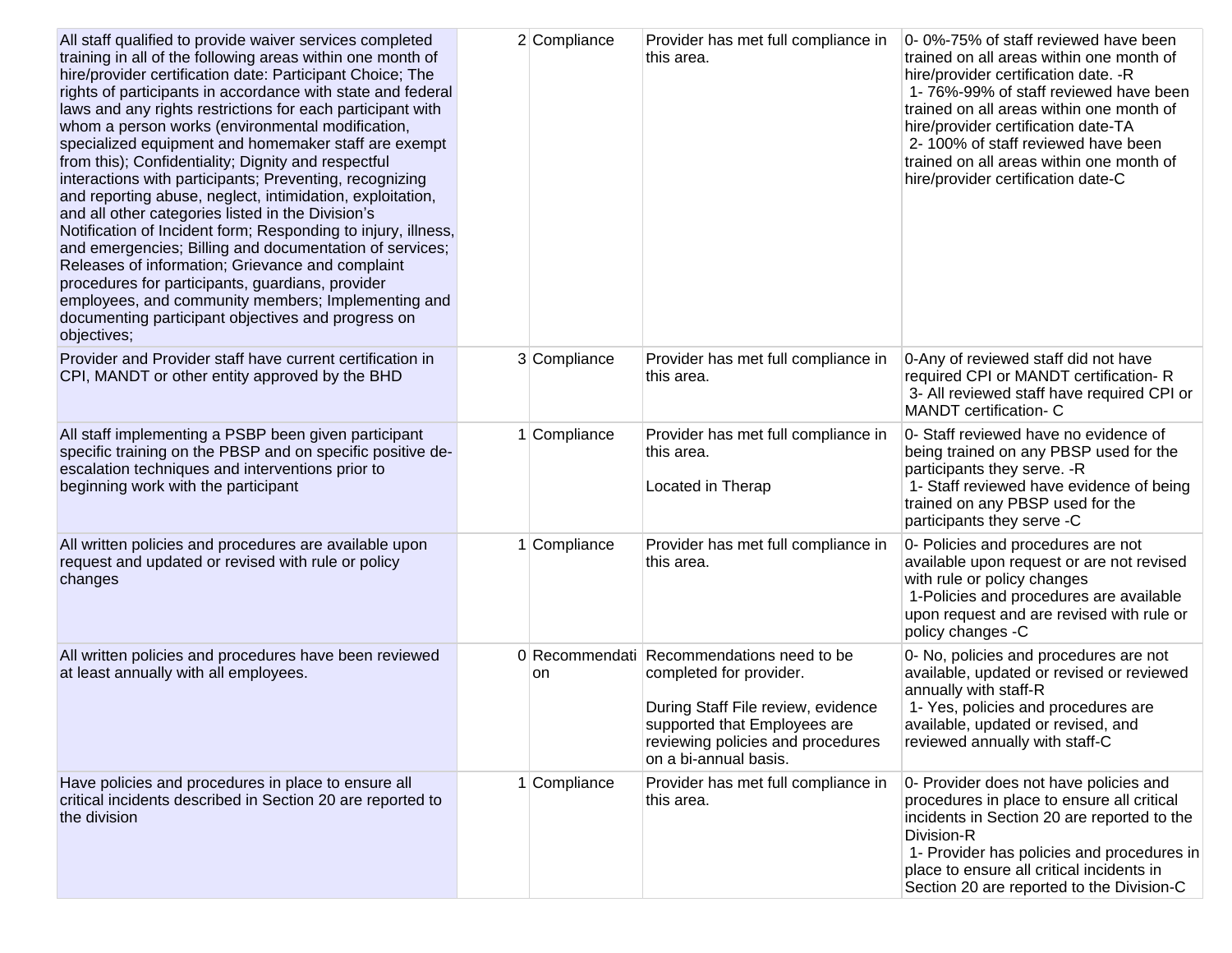| Have a process for the review of internal incident data<br>including the incident, preceding events, follow up,<br>causes of reoccurring critical incidents, other trends,<br>actions taken to prevent similar events from reoccurring,<br>evaluation of actions taken, education of personnel, and<br>internal and external reporting requirements | 1 Compliance | Provider has met full compliance in<br>this area. | 0- Provider does not have a process for<br>reviewing critical incidents, preceding<br>events, follow up, causes of reoccurrence,<br>trends, actions taken to prevent similar<br>incidents, evaluation of actions, education<br>of personnel and internal and external<br>reporting requirements. - R<br>1- Provider has a process for reviewing<br>critical incidents, preceding events, follow<br>up, causes of reoccurrence, trends,<br>actions taken to prevent similar incidents,<br>evaluation of actions, education of<br>personnel and internal and external<br>reporting requirements. - C |
|-----------------------------------------------------------------------------------------------------------------------------------------------------------------------------------------------------------------------------------------------------------------------------------------------------------------------------------------------------|--------------|---------------------------------------------------|----------------------------------------------------------------------------------------------------------------------------------------------------------------------------------------------------------------------------------------------------------------------------------------------------------------------------------------------------------------------------------------------------------------------------------------------------------------------------------------------------------------------------------------------------------------------------------------------------|
| Provide access to internal incident data to case<br>managers within 5 business days                                                                                                                                                                                                                                                                 | 1 Compliance | Provider has met full compliance in<br>this area. | 0- Provider does not provide internal<br>incident data to case managers in 5<br>business days.-R<br>1- Provider does provide internal incident<br>data to case managers in 5 business days.<br>$-C$                                                                                                                                                                                                                                                                                                                                                                                                |
| Have a process in place to notify the BHD, Protection<br>and Advocacy, and other governmental agencies such as<br>law enforcement and DFS if you believe a participant's<br>health or safety is in jeopardy                                                                                                                                         | 1 Compliance | Provider has met full compliance in<br>this area. | 0- No process in place for notification of<br>agencies when participant's health and<br>safety are in jeopardy-R<br>1- Process in place for notification of<br>agencies when participant's health and<br>safety are in jeopardy. -C                                                                                                                                                                                                                                                                                                                                                                |
| Have a system to notify participants and legal<br>representatives (in writing) of any associated costs that<br>are their responsibility                                                                                                                                                                                                             | 1 Compliance | Provider has met full compliance in<br>this area. | 0- No evidence of system to notify<br>participants and legal representatives (in<br>writing) of any associated costs that are<br>their responsibility.-R<br>1- Evidence of system to notify<br>participants and legal representatives (in<br>writing) of any associated costs that are<br>their responsibility.-C                                                                                                                                                                                                                                                                                  |
| Cost notice includes information on who is responsible<br>for replacement or compensation when the participants'<br>personal items are damaged or missing                                                                                                                                                                                           | 1 Compliance | Provider has met full compliance in<br>this area. | 0- No evidence of cost notice to<br>participants that includes information on<br>who is responsible for replacement or<br>compensation when the participants'<br>personal items are damaged or missing.-R<br>1- Evidence of cost notice to participants<br>that includes information on who is<br>responsible for replacement or<br>compensation when the participants'<br>personal items are damaged or missing.-C                                                                                                                                                                                |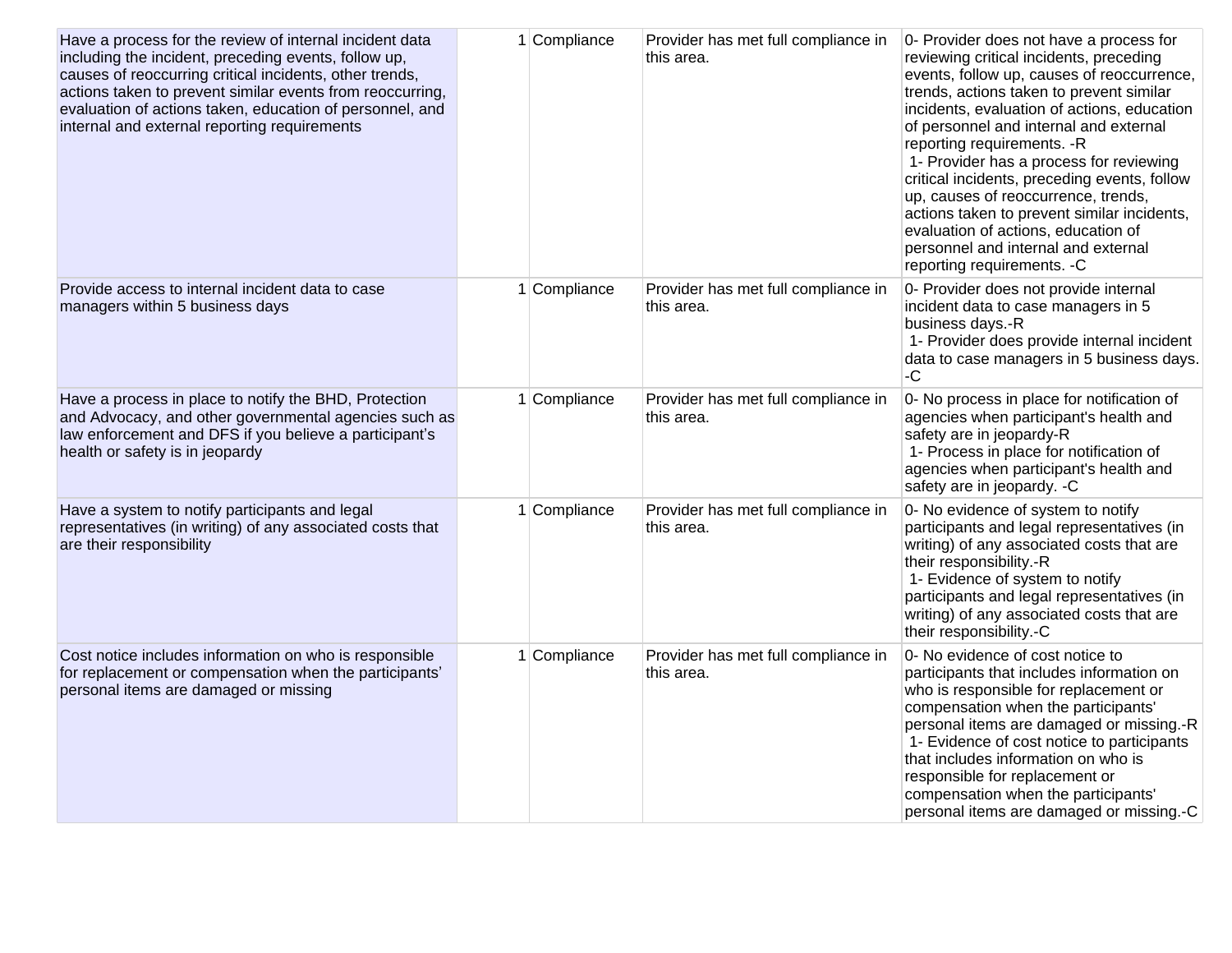| Cost notice include information on how participants will<br>be compensated when staff, guests, or other participants<br>in service, who do not reside in the location, utilize the<br>environment and eat food paid for by participants                                                                                                                                                                             | 1 Compliance | Provider has met full compliance in<br>this area.                                                                                                                                                          | 0- No evidence of cost notice on how<br>participants will be compensated when<br>staff, guests, or other participants in<br>service, who do not reside in the location,<br>utilize the environment and eat food paid<br>for by participants.-R<br>1- Evidence of cost notice on how<br>participants will be compensated when<br>staff, guests, or other participants in<br>service, who do not reside in the location,<br>utilize the environment and eat food paid<br>for by participants.-C                                                                                                                                                                                   |
|---------------------------------------------------------------------------------------------------------------------------------------------------------------------------------------------------------------------------------------------------------------------------------------------------------------------------------------------------------------------------------------------------------------------|--------------|------------------------------------------------------------------------------------------------------------------------------------------------------------------------------------------------------------|---------------------------------------------------------------------------------------------------------------------------------------------------------------------------------------------------------------------------------------------------------------------------------------------------------------------------------------------------------------------------------------------------------------------------------------------------------------------------------------------------------------------------------------------------------------------------------------------------------------------------------------------------------------------------------|
| If hiring of a legally authorized representative of a<br>participant receiving services from the provider or the<br>hiring of relatives of the provider is permitted, have a<br>written policy on how it addresses potential conflicts that<br>arise from these relationships, how the conflict of interest<br>is mitigated, and is the policy shared with the participant<br>and legally authorized representative | Compliance   | Provider has met full compliance in<br>this area.                                                                                                                                                          | 0- Provider has hired a legally authorized<br>representative or relative and does not<br>have a written policy on how it addresses<br>potential conflicts that arise from these<br>relationships, how the conflict of interest is<br>mitigated, and is the policy shared with the<br>participant and legally authorized<br>representative-R<br>1-Provider has hired a legally authorized<br>representative or relative and has a written<br>policy on how it addresses potential<br>conflicts that arise from these<br>relationships, how the conflict of interest is<br>mitigated, and is the policy shared with the<br>participant and legally authorized<br>representative-C |
| Have a systematic organization of records and process<br>related to storage, destruction, and retention of<br>participants records to protect participant confidentiality.                                                                                                                                                                                                                                          | 1 Compliance | Provider has met full compliance in<br>this area.                                                                                                                                                          | 0- Organization of records not apparent<br>and needs improvement-R<br>1- Organization of records apparent and<br>easily retrieved-C                                                                                                                                                                                                                                                                                                                                                                                                                                                                                                                                             |
| All service locations have an external inspection within<br>the last 36 months                                                                                                                                                                                                                                                                                                                                      | 1 Compliance | Provider has met full compliance in<br>this area.                                                                                                                                                          | 0- Any site reviewed that did not have an<br>inspection the past 36 months-R<br>1- All sites reviewed have an inspection in<br>the past 36 months-C                                                                                                                                                                                                                                                                                                                                                                                                                                                                                                                             |
| Any service location inspections had identified<br>deficiencies, they were corrected within 30 days                                                                                                                                                                                                                                                                                                                 | 1 Compliance | Provider has met full compliance in<br>this area.<br>**Please be sure to include the<br>internal inspection completed<br>following the external inspection as<br>evidence of the corrected<br>deficiencies | 0-Any site reviewed with outstanding<br>deficiencies or no proof of correction-R<br>1- All sites reviewed had no outstanding<br>deficiencies or corrections-C                                                                                                                                                                                                                                                                                                                                                                                                                                                                                                                   |
| All new location opened this survey year for services<br>have an external inspection                                                                                                                                                                                                                                                                                                                                | 1 Compliance | Provider has met full compliance in<br>this area.                                                                                                                                                          | 0- Any new location that did not have an<br>external inspection-R<br>1- All new locations have an external<br>inspection-C                                                                                                                                                                                                                                                                                                                                                                                                                                                                                                                                                      |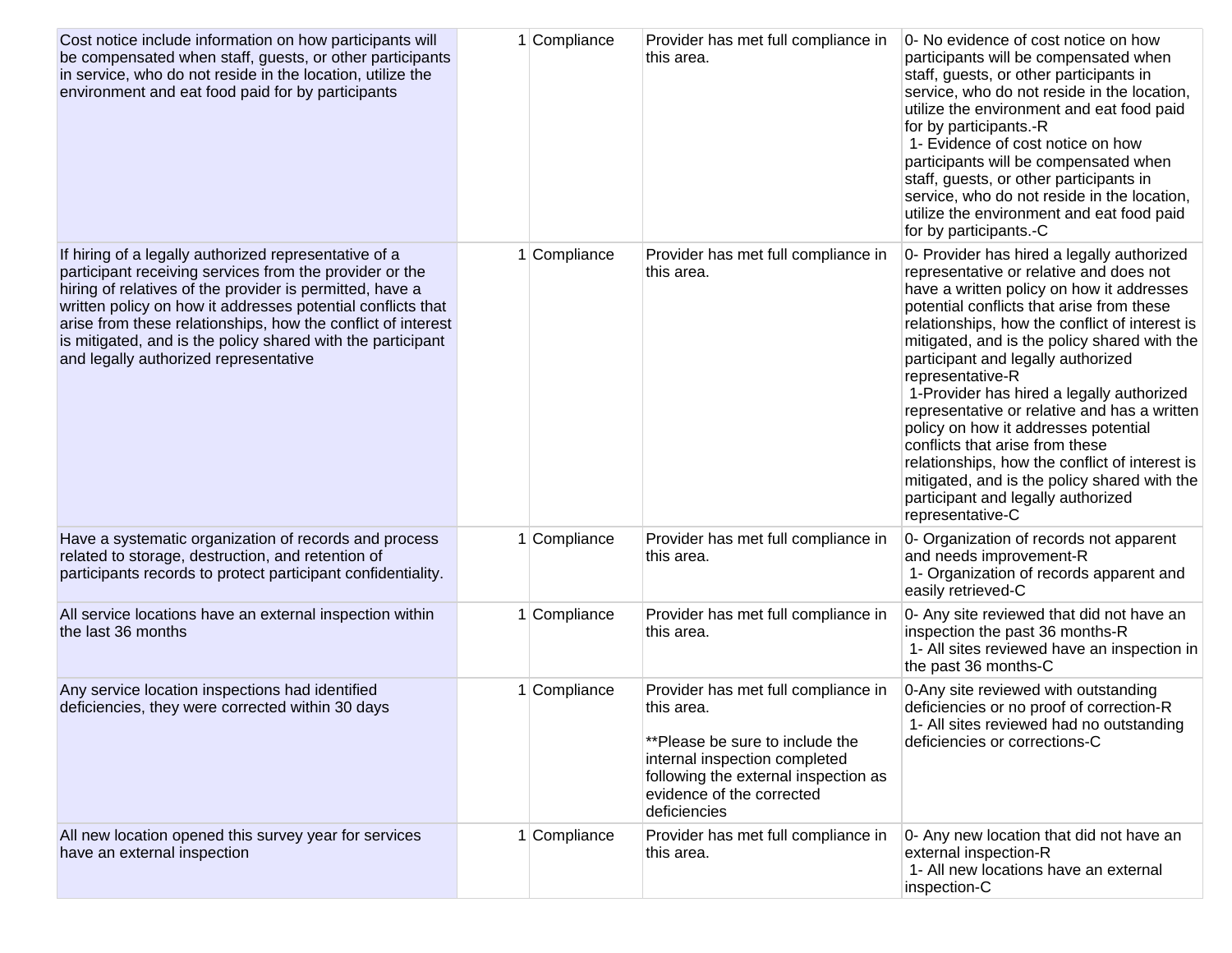| Completed an annual self-inspection of your service<br>locations within the last year                                                                                                                                                                                                                                                                                                                                             | Compliance   | Provider has met full compliance in<br>this area. | 0- Any site reviewed that did not have a<br>self inspection within the year-R<br>1- All sites reviewed did have a self<br>inspection within the year-C                                          |
|-----------------------------------------------------------------------------------------------------------------------------------------------------------------------------------------------------------------------------------------------------------------------------------------------------------------------------------------------------------------------------------------------------------------------------------|--------------|---------------------------------------------------|-------------------------------------------------------------------------------------------------------------------------------------------------------------------------------------------------|
| Have emergency plans and procedures as outlined in<br>Section 13 f (i)<br><b>Fires</b><br><b>Bomb Threats</b><br><b>Natural Disasters</b><br>earthquakes, blizzards, floods, tornados, fires<br><b>Power Failures</b><br><b>Medical Behavioral Emergencies</b><br><b>Missing Person</b><br>Safety During Violent or Threatening Situations<br><b>Vehicle Emergency</b><br>Supervision for both participants and children under 12 | 3 Compliance | Provider has met full compliance in<br>this area. | 0- No evidence of all emergency plans and<br>procedures being implemented-R<br>3- All emergency plans and procedures<br>being implemented-C                                                     |
| Emergency plans includes a plan that assures that there<br>is a continuation of services when emergencies occur                                                                                                                                                                                                                                                                                                                   | 1 Compliance | Provider has met full compliance in<br>this area. | 0- Any emergency plans reviewed did not<br>have a plan to continue services in an<br>emergency-R<br>1- All emergencies plans reviewed have a<br>plan to continue services in an emergency-<br>С |
| If providing 24 hour services:<br>Documentation of the review of all applicable emergency<br>plans at least once a year<br>Plan reviewed on each shift<br>Documentation of follow-up to concerns<br>One evacuation is required per shift annually for all<br>emergency plans with the remainder being review of the<br>plan if desired.                                                                                           | 1 Compliance | Provider has met full compliance in<br>this area. | 0- Of sites reviewed, documentation<br>missing and needing improvement-R<br>1- Of sites reviewed, all documentation<br>accurate and correct-C                                                   |
| Participants have access to food at all times and are<br>provided nutritious meals and snack options                                                                                                                                                                                                                                                                                                                              | 3 Compliance | Provider has met full compliance in<br>this area. | 0- Participants do not have access to food<br>at all times<br>1- Participant have access to food at all<br>times -C                                                                             |
| If 24 hour services are not provided:<br>Documentation of the review of all applicable emergency<br>plans at least once a year<br>Plan reviewed during work hours<br>Documentation of follow-up to concerns                                                                                                                                                                                                                       | 1 Compliance | Provider has met full compliance in<br>this area. | 0- Of sites reviewed, documentation<br>missing and needing improvement-R<br>1- Of sites reviewed, all documentation<br>accurate and correct-C                                                   |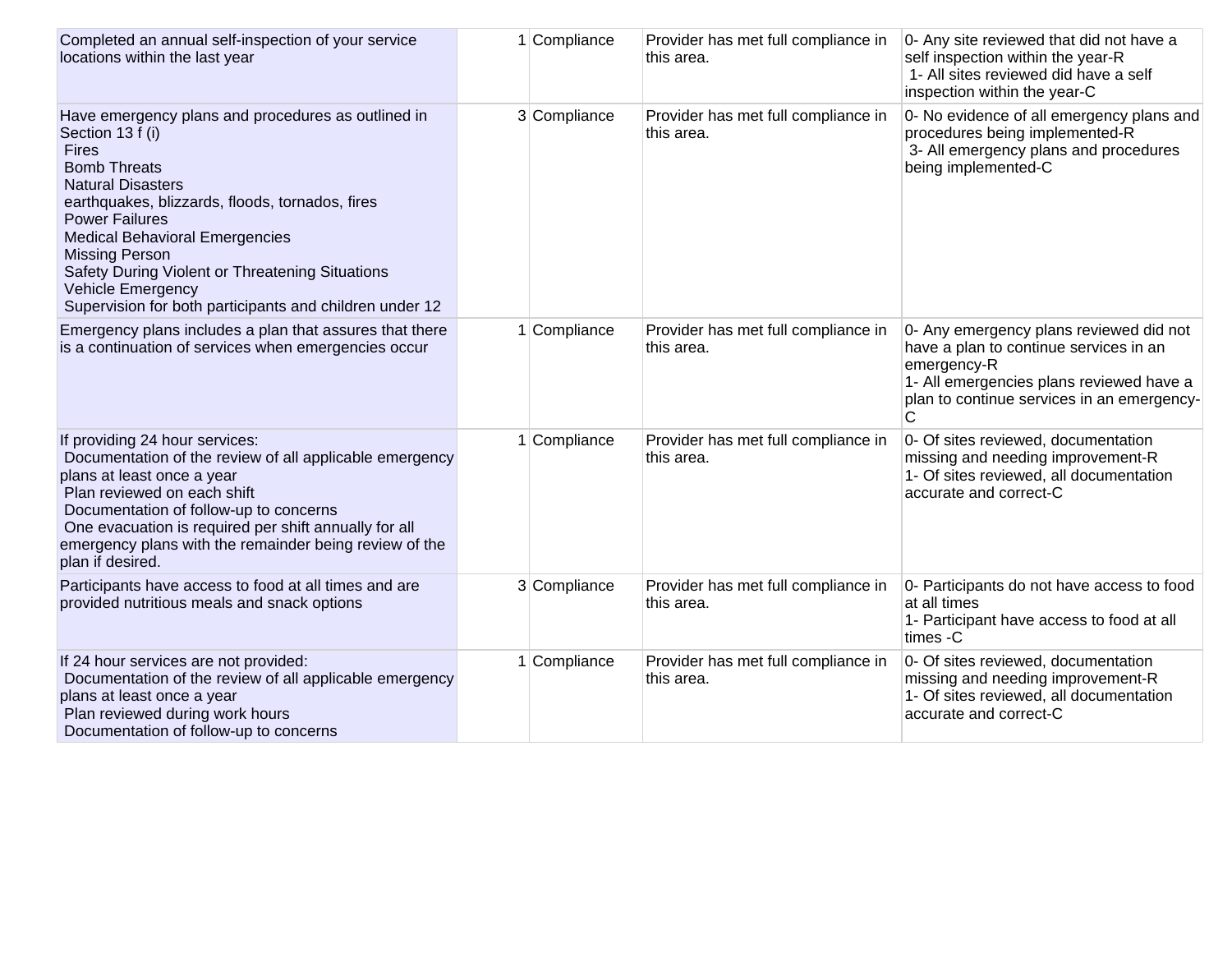| Food is kept and managed in accordance with Section<br>13, g (ii-iii)                                                                                                            | 2 Compliance | Provider has met full compliance in<br>this area. | 0- In sites reviewed, food is not clean,<br>covered, dated and labeled. Food not<br>served in a sanitary manner and site<br>needs improvement.-R<br>1- In sites reviewed, most food is clean,<br>covered, dated and labeled. Food is<br>served in a sanitary manner and sites<br>could use minor improvements.-TA<br>2- In sites reviewed, food is clean,<br>covered, dated and labeled. Food is<br>served in a sanitary manner-IC                                                                                     |
|----------------------------------------------------------------------------------------------------------------------------------------------------------------------------------|--------------|---------------------------------------------------|------------------------------------------------------------------------------------------------------------------------------------------------------------------------------------------------------------------------------------------------------------------------------------------------------------------------------------------------------------------------------------------------------------------------------------------------------------------------------------------------------------------------|
| Walls, wall coverings and ceilings maintained in good<br>repair and are not visibly soiled or damaged                                                                            | 2 Compliance | Provider has met full compliance in<br>this area. | 0- In sites reviewed, walls, wall coverings,<br>and ceilings are not in good repair and are<br>visibly soiled or damaged-R<br>1- In sites reviewed, most sites have walls,<br>wall coverings, and ceilings that are in<br>good repair and are not visibly soiled or<br>damaged but still need improvement in<br>some sites-TA<br>2- If sites reviewed, walls, wall coverings,<br>and ceilings are in good repair and not<br>visibly soiled or damaged.-IC                                                              |
| Doors, windows, and other exits to the outside<br>reasonably protected against the entrance of insects and<br>rodents, and are in good repair                                    | 2 Compliance | Provider has met full compliance in<br>this area. | 0- Of any site reviewed, doors, windows or<br>any exits are in need of repair-R<br>2- Of site reviewed, doors, windows or<br>any exits are in good repair-IC                                                                                                                                                                                                                                                                                                                                                           |
| Windows free of cracks and breaks                                                                                                                                                | 2 Compliance | Provider has met full compliance in<br>this area. | 0- Of any site reviewed, windows have<br>cracks or breaks-R<br>2- Of sites reviewed, no windows have<br>cracks or breaks-IC                                                                                                                                                                                                                                                                                                                                                                                            |
| Chemicals, poisons, or household cleaners secured in a<br>manner that prevents the risk of improper use or harm to<br>individuals as outlined in the participants' plans of care | 2 Compliance | Provider has met full compliance in<br>this area. | 0- Of any site reviewed, chemicals,<br>poisons, or household cleaners not<br>secured as outlined any participant plan of<br>care residing at the home-R<br>1- Of sites reviewed, chemicals, poisons,<br>or household cleaners are secured in a<br>manner that is outlined in most<br>participants residing in the house plan of<br>care.-ta<br>2- Of sites reviewed, chemicals, poisons,<br>or household cleaners are secured in a<br>manner that is outlined in participants<br>residing in the house plan of care-IC |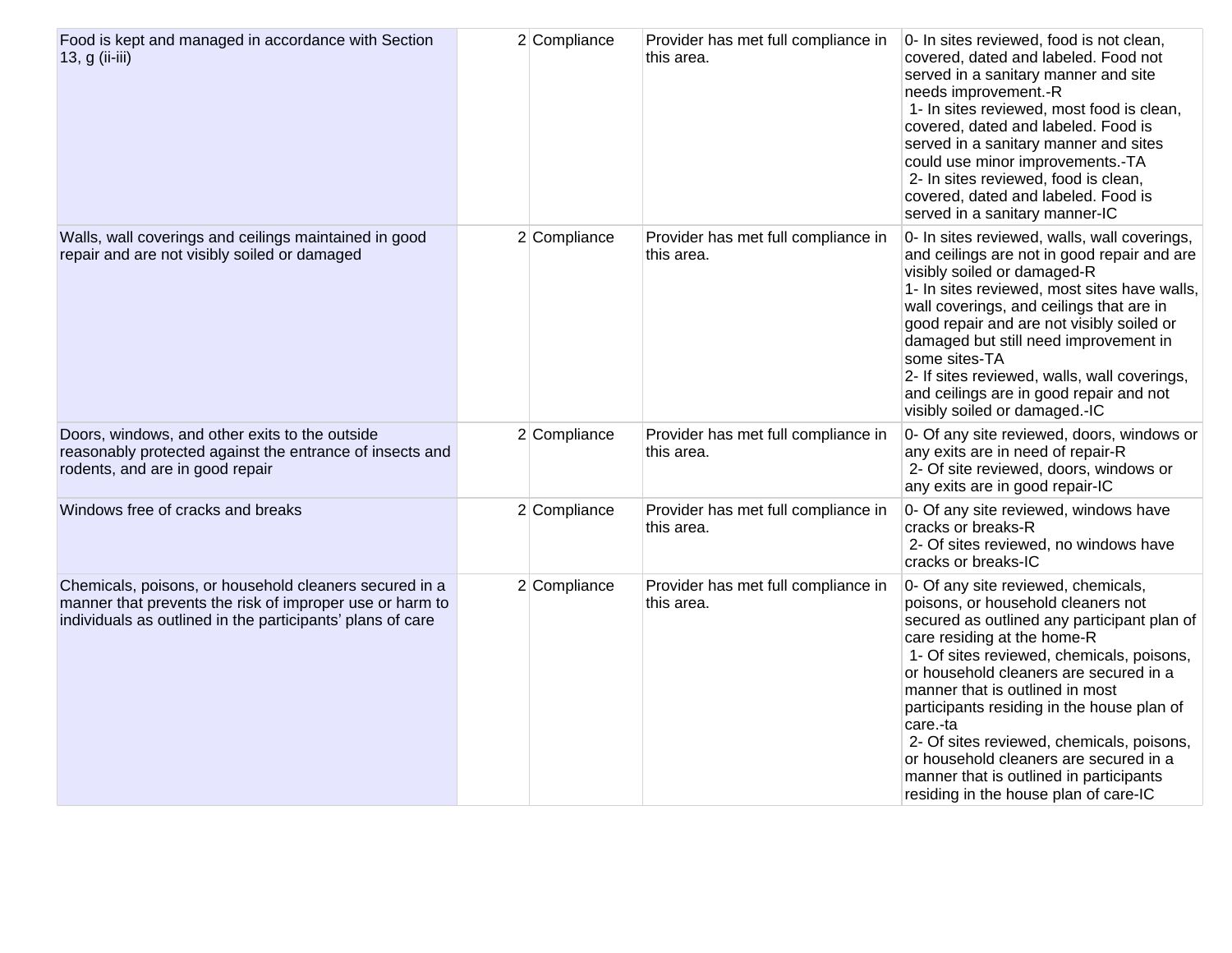| Restrooms contain trash receptacles, towels, hand<br>cleansers and toilet tissue at all times                                                                                                                                                                                                                                                                                 | Compliance   | Provider has met full compliance in<br>this area. | 0- Of sites reviewed, any restroom not<br>containing trash receptacles, towels, hand<br>cleansers and toilet tissue at all times in<br>not in compliance-R<br>1- Of sites reviewed, all restrooms<br>contained trash receptacles, towels, hand<br>cleansers, and toilet tissue.-IC                                                                                                                                                                                                                                                                                                                                                                                                                                                                                                                                               |
|-------------------------------------------------------------------------------------------------------------------------------------------------------------------------------------------------------------------------------------------------------------------------------------------------------------------------------------------------------------------------------|--------------|---------------------------------------------------|----------------------------------------------------------------------------------------------------------------------------------------------------------------------------------------------------------------------------------------------------------------------------------------------------------------------------------------------------------------------------------------------------------------------------------------------------------------------------------------------------------------------------------------------------------------------------------------------------------------------------------------------------------------------------------------------------------------------------------------------------------------------------------------------------------------------------------|
| Toilet facilities clean, sanitary and in good repair                                                                                                                                                                                                                                                                                                                          | 3 Compliance | Provider has met full compliance in<br>this area. | 0- Of sites reviewed, toilet facilities are not<br>clean, sanitary and not in good repair<br>(facilities not working, broken toilet seats,<br>dirty etc)-R<br>1- Of sites reviewed, less than 75%<br>facilities are clean, sanitary and in good<br>repair-TA<br>2-Of sites reviewed, less than 90% of<br>toilet facilities are clean, sanitary and in<br>good repair-TA<br>3- Of sites reviewed, all toilet facilities are<br>clean, sanitary and in good repair-IC                                                                                                                                                                                                                                                                                                                                                              |
| Condition of the home or setting maintained in a:<br>clean, uncluttered, sanitary and healthful manner<br>Does not impede mobility<br>Jeopardize a participant's health or safety<br>Allows physical access?                                                                                                                                                                  | 3 Compliance | Provider has met full compliance in<br>this area. | 0- Home or setting is not maintained in a<br>clean, uncluttered, sanitary and healthful<br>manner and jeopardizes health and safety<br>of the participant and/or impedes mobility<br>and/or does not allow physcial access.-R<br>3- Home or setting is maintained in a<br>clean, uncluttered, sanitary and healthful<br>manner and jeopardizes health and safety<br>of the participant and does not impedes<br>mobility and does for allow physcial<br>access.-IC                                                                                                                                                                                                                                                                                                                                                                |
| Participants residing in a provider owned or leased<br>facility have:<br>a lease<br>Freedom and support to control their schedules and<br>activities<br>Furnish and decorate their sleeping units within the<br>lease or other agreement<br>Have individual bed<br>Access to egress<br>Have a secure place for personal belongings which the<br>participant may freely access | 5 Compliance | Provider has met full compliance in<br>this area. | 0- Participants reviewed in residential<br>services do not have five out of the six<br>following: a lease, proof of how they<br>control their own schedules, can't<br>decorate/furnish their sleeping units as<br>specified by lease, have an individual bed,<br>access to egress (MUST HAVE), or have a<br>secure place for personal belonging with<br>access. -R<br>1- Participants reviewed in residential<br>services do not have four out of the six<br>following: a lease, proof of how they<br>control their own schedules, can't<br>decorate/furnish their sleeping units as<br>specified by lease, have an individual bed,<br>access to egress (MUST HAVE), or have a<br>secure place for personal belonging with<br>access. -R<br>2- Participants reviewed in residential<br>services do not have three out of the six |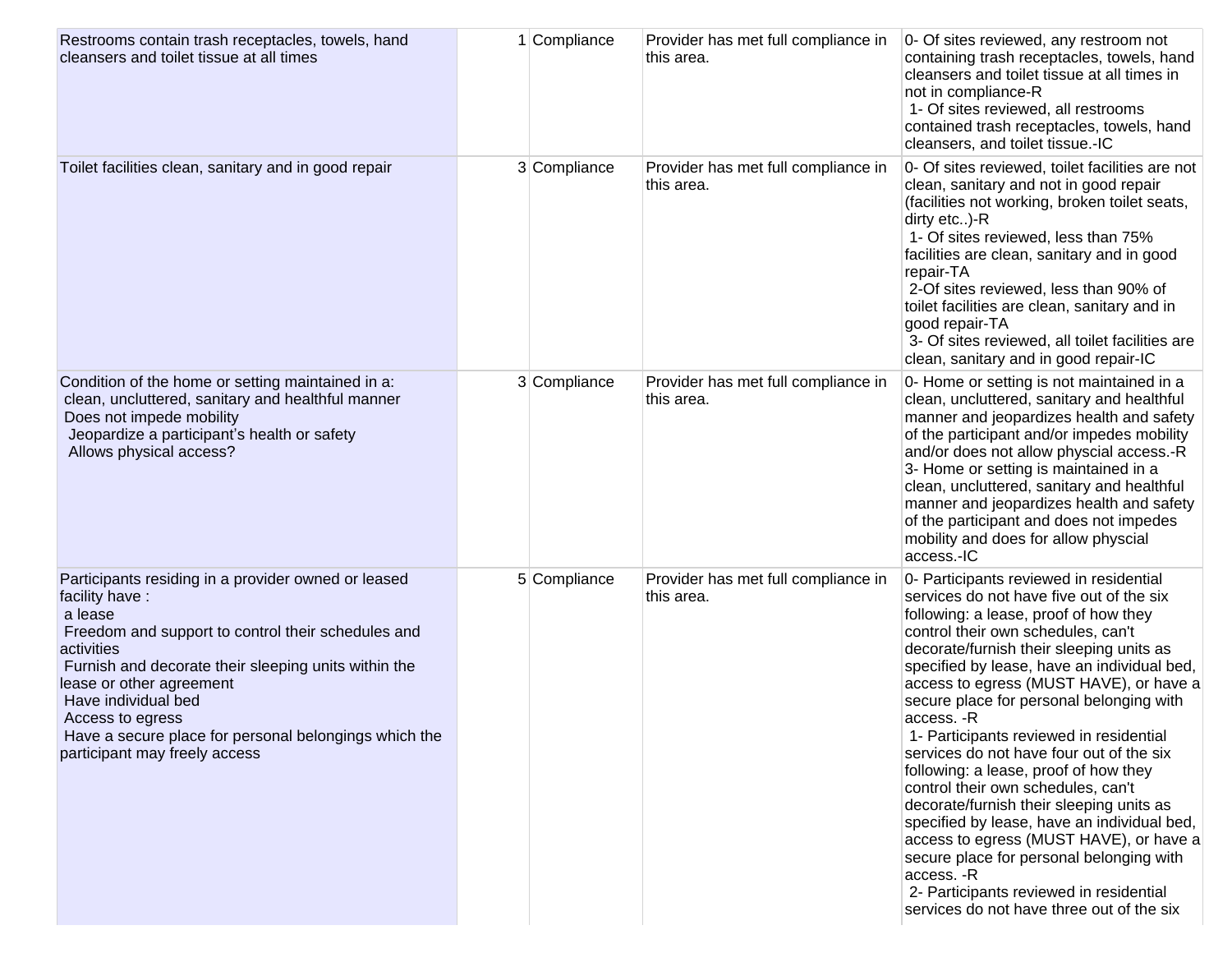|                                                                                                                                     |              |                                                   | following: a lease, proof of how they<br>control their own schedules, can't<br>decorate/furnish their sleeping units as<br>specified by lease, have an individual bed,<br>access to egress (MUST HAVE), or have a<br>secure place for personal belonging with<br>access. -R<br>3- Participants reviewed in residential<br>services do not have two out of the six<br>following: a lease, proof of how they<br>control their own schedules, can't<br>decorate/furnish their sleeping units as<br>specified by lease, have an individual bed,<br>access to egress (MUST HAVE), or have a<br>secure place for personal belonging with<br>access. -TA<br>4- Participants reviewed in residential<br>services do not have one out of the six<br>following: a lease, proof of how they<br>control their own schedules, can't<br>decorate/furnish their sleeping units as<br>specified by lease, have an individual bed,<br>access to egress (MUST HAVE), or have a<br>secure place for personal belonging with<br>access. - TA<br>5- Participants reviewed in residential<br>services provider has six out of the six<br>following: a lease, proof of how they<br>control their own schedules, can't<br>decorate/furnish their sleeping units as<br>specified by lease, have an individual bed,<br>access to egress (MUST HAVE), or have a<br>secure place for personal belonging with<br>access. - C |
|-------------------------------------------------------------------------------------------------------------------------------------|--------------|---------------------------------------------------|-------------------------------------------------------------------------------------------------------------------------------------------------------------------------------------------------------------------------------------------------------------------------------------------------------------------------------------------------------------------------------------------------------------------------------------------------------------------------------------------------------------------------------------------------------------------------------------------------------------------------------------------------------------------------------------------------------------------------------------------------------------------------------------------------------------------------------------------------------------------------------------------------------------------------------------------------------------------------------------------------------------------------------------------------------------------------------------------------------------------------------------------------------------------------------------------------------------------------------------------------------------------------------------------------------------------------------------------------------------------------------------------------|
| Participants residing in provider owned or leased<br>facilities have a private bedroom with no more than one<br>person to a bedroom | 1 Compliance | Provider has met full compliance in<br>this area. | 0- Participant residing in provider owned<br>or leased facilities does not have a private<br>bedroom with no more than one person to<br>a bedroom.-R<br>1- All participants reviewed residing in<br>provider owned or leased facilities have a<br>private bedroom with no more than one<br>person to a bedroom. - C                                                                                                                                                                                                                                                                                                                                                                                                                                                                                                                                                                                                                                                                                                                                                                                                                                                                                                                                                                                                                                                                             |
| All participants residing in provider owned or leased<br>facilities a lockable entrance which can be unlocked by<br>the participant | 3 Compliance | Provider has met full compliance in<br>this area. | 0- Participants reviewed that are in<br>residential services do not have a lockable<br>entrance which can be unlocked by the<br>participant-R<br>3- Participants reviewed that are in<br>residential services do have a lockable<br>entrance which can be unlocked by the<br>participant-C                                                                                                                                                                                                                                                                                                                                                                                                                                                                                                                                                                                                                                                                                                                                                                                                                                                                                                                                                                                                                                                                                                      |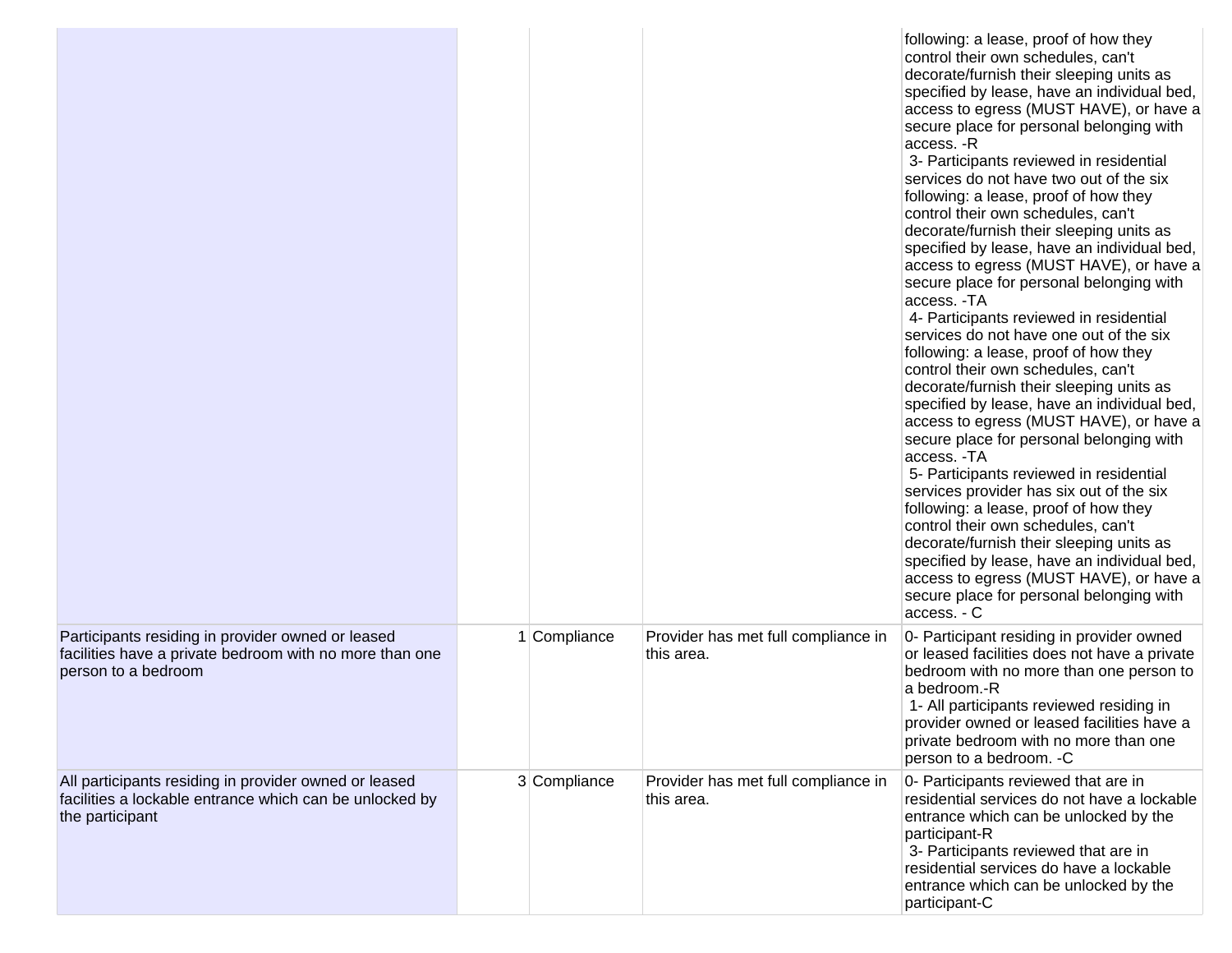| All participants residing in provider owned or leased<br>facilities have a key or other type of access to a lock for<br>both the housing unit, the participants bedroom, and any<br>form of locked storage where the participant's personal<br>belonging are kept, with only appropriate staff having<br>keys | 1 Compliance | Provider has met full compliance in<br>this area. | 0- Any participants reviewed that are in<br>residential services do not have a key for<br>the house and their bedroom with<br>appropriate staff having keys -R<br>1- All participants reviewed that are in<br>residential services have a key for the<br>house and their bedroom with appropriate<br>staff having keys-C                                              |
|---------------------------------------------------------------------------------------------------------------------------------------------------------------------------------------------------------------------------------------------------------------------------------------------------------------|--------------|---------------------------------------------------|-----------------------------------------------------------------------------------------------------------------------------------------------------------------------------------------------------------------------------------------------------------------------------------------------------------------------------------------------------------------------|
| Provider notified case manager within 3 business days of<br>any use of an emergency restrictive intervention not<br>written in the participant's plan of care                                                                                                                                                 | 1 Compliance | Provider has met full compliance in<br>this area. | 0- Any instance of provider failing to notify<br>the case manager within 3 business days<br>of any use of an emergency restrictive<br>intervention not written in the participant's<br>plan of care-R<br>1- Provider notified case manager within 3<br>days of any use of an emergency<br>restrictive intervention not written in the<br>participant's plan of care-C |
| Training Staff on:<br>Documentation<br>Any participant specific medical concerns and processes<br>Follow-up with staff and the participant<br>Investigation of injuries and complaints from restraints                                                                                                        | 3 Compliance | Provider has met full compliance in<br>this area. | 0-0-50% of staff did not have required<br>training-R<br>1-51%-70% of staff reviewed did not<br>have required training-TA<br>2-71%-95% of staff reviewed did not<br>have required training-TA<br>3-100% of staff reviewed have required<br>training-C                                                                                                                  |
| Maintain internal documentation to track and analyze:<br>Each use of a restrictive intervention<br>It's antecedents<br>Reasons for the restrictive intervention<br>The participants reaction to the restrictive intervention<br>Actions that may make future restrictive interventions<br>unnecessary         | 1 Compliance | Provider has met full compliance in<br>this area. | 0-No internal documentation to track and<br>analyze restrictive intervention data -R<br>1- Internal documentation to track and<br>analyze restrictive intervention data -C                                                                                                                                                                                            |
| Hold a debriefing meeting with the participant, guardian,<br>and case manager after the incident to discuss use of a<br>restriction                                                                                                                                                                           | 1 Compliance | Provider has met full compliance in<br>this area. | 0- Any instance that provider did not hold a<br>debriefing meeting with the participant,<br>guardian and case manager after the<br>incident to discuss use of a restriction-R<br>1- Providers always held a debriefing<br>meeting with the participant, guardian and<br>case manager after the incident to discuss<br>use of a restriction -C                         |
| Provide case managers with a copy of the provider's<br>completed internal tracking form within 3 days                                                                                                                                                                                                         | 1 Compliance | Provider has met full compliance in<br>this area. | 0- Any instance that provider did not<br>provide case manager with a copy of the<br>provider's completed internal tracking form<br>within 3 days-R<br>1- Providers always provided case<br>manager with a copy of the provider's<br>completed internal tracking form within 3<br>days -C                                                                              |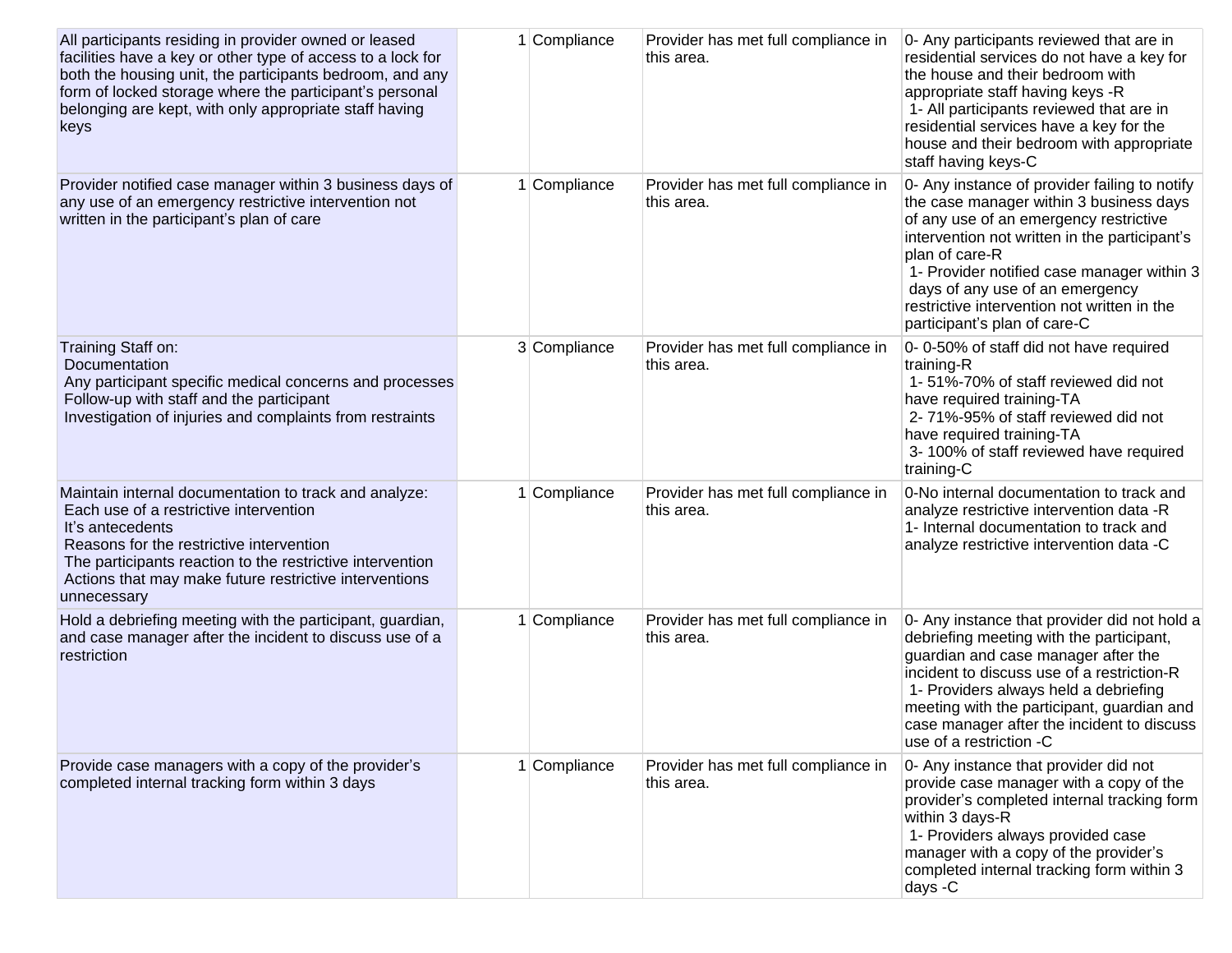| Provide guardian with a copy of the provider's internal<br>tracking form within 5 days                                                                                                           | 1 Compliance | Provider has met full compliance in<br>this area. | 0- Any instance that provider did not<br>provide guardian with a copy of the<br>provider's completed internal tracking form<br>within 5 days<br>1- Providers always provided guardian<br>with a copy of the provider's completed<br>internal tracking form within 5 days -C                                                                                                                                                                                    |
|--------------------------------------------------------------------------------------------------------------------------------------------------------------------------------------------------|--------------|---------------------------------------------------|----------------------------------------------------------------------------------------------------------------------------------------------------------------------------------------------------------------------------------------------------------------------------------------------------------------------------------------------------------------------------------------------------------------------------------------------------------------|
| Submit a critical incident report to the BHD for each<br>instance when a restraint is used as a restrictive<br>intervention                                                                      | Compliance   | Provider has met full compliance in<br>this area. | 0- Any instance that provider did not<br>submit a critical incident report to the BHD<br>for each instance when a restraint was<br>used as a restrictive intervention-R<br>1- Provider always submitted a critical<br>incident report to the BHD for each<br>instance when a restraint was used as a<br>restrictive intervention-C                                                                                                                             |
| Provider regularly collects and reviews all available data<br>regarding the use of restraints and demonstrates work to<br>reduce their duration and frequency, and eliminate their<br>occurrence | Compliance   | Provider has met full compliance in<br>this area. | 0- Provider does not have a process for<br>reviewing data regarding the use of<br>restraints and does not have<br>documentation demonstrating work to<br>reduce their duration and frequency, and<br>eliminate their occurrence-R<br>1- Provider does have a process for<br>reviewing data regarding the use of<br>restraints and does have documentation<br>demonstrating work to reduce their<br>duration and frequency, and eliminate their<br>occurrence-C |
| Vehicles are in good repair                                                                                                                                                                      | 2 Compliance | Provider has met full compliance in<br>this area. | 0- Any vehicles used by the provider are<br>not in working condition or not legal to<br>operate (example, no working headlights,<br>turn signals, brake lights, not starting,<br>leaking fluids, no seat belts, flat tires etc)-<br>R<br>1- Any vehicles are legally operable but<br>are in need of maintenance and repair.<br>This could include any repair to the vehicle<br>body, interior dirty, exterior rust, etc-S<br>2- Vehicles are in good repair-IC |
| Keep current emergency information on each participant<br>in the vehicle or ensure the staff have the ability to<br>quickly access the information                                               | 1 Compliance | Provider has met full compliance in<br>this area. | 0- No emergency information on each<br>participant is in the vehicle and staff do not<br>have easy access to the information.-R<br>1- Emergency information on each<br>participant is in the vehicle and/or staff<br>have easy access to the information-C                                                                                                                                                                                                     |
| Keep and replenish a first aid kit in the vehicle                                                                                                                                                | Compliance   | Provider has met full compliance in<br>this area. | 0- No first aid kit is in the vehicle or first<br>aid kit-R<br>1- First Aid kit is kept in vehicle-IC                                                                                                                                                                                                                                                                                                                                                          |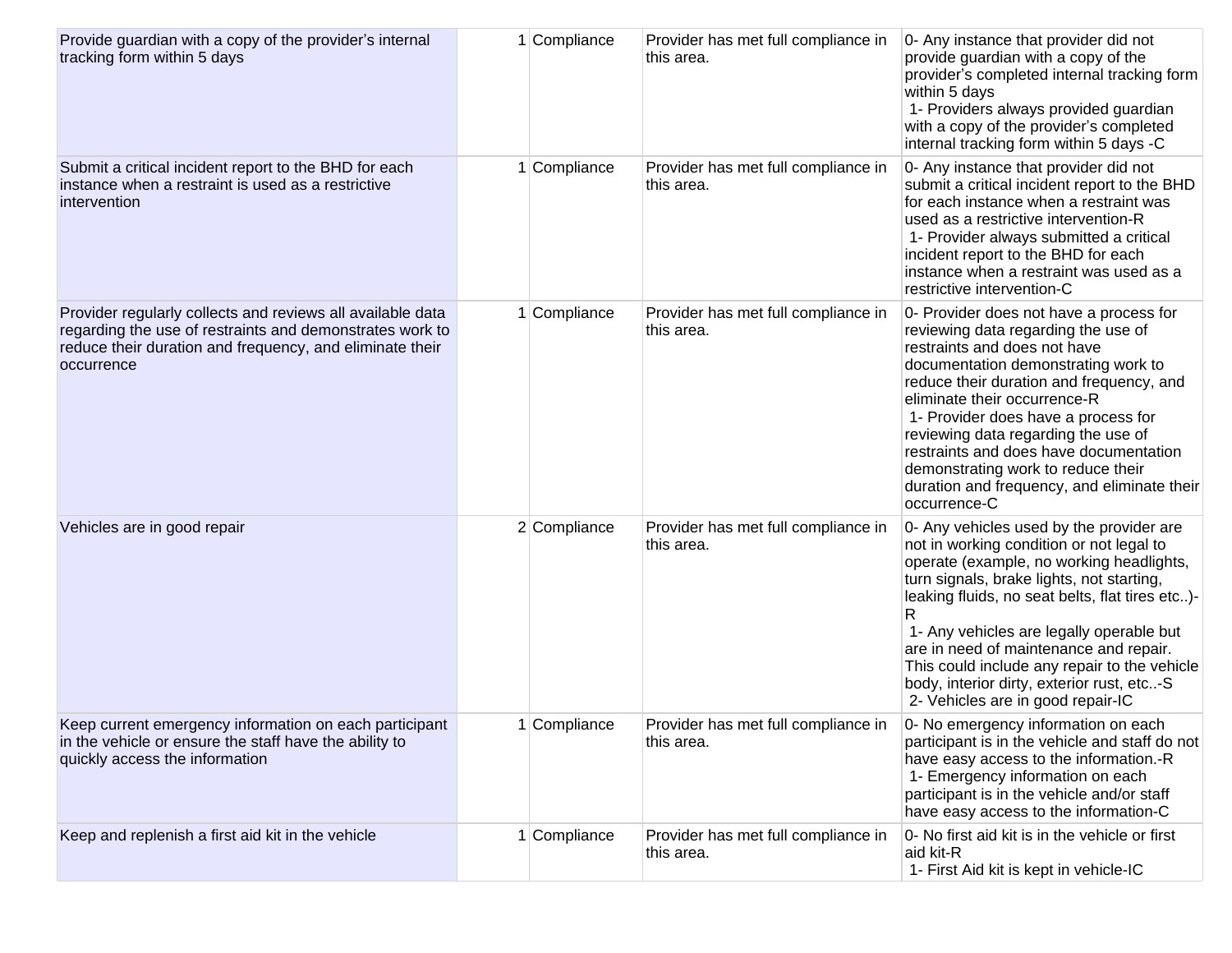| Conduct quarterly self-inspections or have the vehicle<br>inspected by a mechanic to ensure the vehicle is<br>operational, safe and in good repair | 1 Compliance | Provider has met full compliance in<br>this area.                                                                                                                                                                       | 0- No evidence of quarterly self inspection<br>or mechanic inspections for any one of the<br>vehicles used-R<br>1- All vehicles used have quarterly self<br>inspections or mechanic inspections-IC   |
|----------------------------------------------------------------------------------------------------------------------------------------------------|--------------|-------------------------------------------------------------------------------------------------------------------------------------------------------------------------------------------------------------------------|------------------------------------------------------------------------------------------------------------------------------------------------------------------------------------------------------|
| Provider has separate records for each participant<br>served                                                                                       | 1 Compliance | Provider has met full compliance in<br>this area.                                                                                                                                                                       | 0- Reviewed files are not separate record<br>for each participant-R<br>1- Reviewed files are separate record for<br>each participant- C                                                              |
| Individualized plan of care start date for participant                                                                                             | Compliance   | Provider has met full compliance in<br>this area.                                                                                                                                                                       | 0- Reviewed files did not have the IPC<br>start date-R<br>1- Reviewed files did have the IPC start<br>date-C                                                                                         |
| Physical address of location of services                                                                                                           | Compliance   | Provider has met full compliance in<br>this area.<br>Guidance provided from leadership<br>would like to see Full addresses<br>listed as locations for<br>documentation. "D Suite" would not<br>work with such guidance. | 0- Reviewed files did not have the physical<br>location-R<br>1- Reviewed files did have the physical<br>location-C                                                                                   |
| Date of service (year, month, day)                                                                                                                 | 1 Compliance | Provider has met full compliance in<br>this area.                                                                                                                                                                       | 0- Reviewed files did not have the date of<br>service-R<br>1- Reviewed files did have the date of<br>service-C                                                                                       |
| Type of service provided, service name, billing code                                                                                               | 1 Compliance | Provider has met full compliance in<br>this area.                                                                                                                                                                       | 0- Reviewed files did not have the type of<br>service provided, name and billing code-R<br>1- Reviewed files did have the type of<br>service provided, name and billing code-<br>IC                  |
| Time services began and ended                                                                                                                      | 1 Compliance | Provider has met full compliance in<br>this area.                                                                                                                                                                       | 0- Reviewed files did not have the time<br>services began and ended-R<br>1- Reviewed files did have the time<br>services began and ended- C                                                          |
| Signature or initial of each person performing services                                                                                            | 1 Compliance | Provider has met full compliance in<br>this area.                                                                                                                                                                       | 0- Reviewed files did not have the<br>signature or initial of each person<br>providing a service-R<br>1- Reviewed files did have the signature<br>or initial of each person providing a<br>service-C |
| Detailed description of services provided<br>Consists of a personalized list of tasks or activities that<br>describe a typical day, week or month  | 1 Compliance | Provider has met full compliance in<br>this area.                                                                                                                                                                       | 0- Reviewed files did not have detailed<br>description of services provided-R<br>1- Reviewed files did have detailed<br>description of services provided- C                                          |
| Includes specific objectives for habilitation services,<br>support needs, health and safety needs, and<br>approximate number of hours in service   | 1 Compliance | Provider has met full compliance in<br>this area.                                                                                                                                                                       | 0- Reviewed files did not have specific<br>objectives etc-R<br>1- Reviewed files did have specific<br>objectives etc- C                                                                              |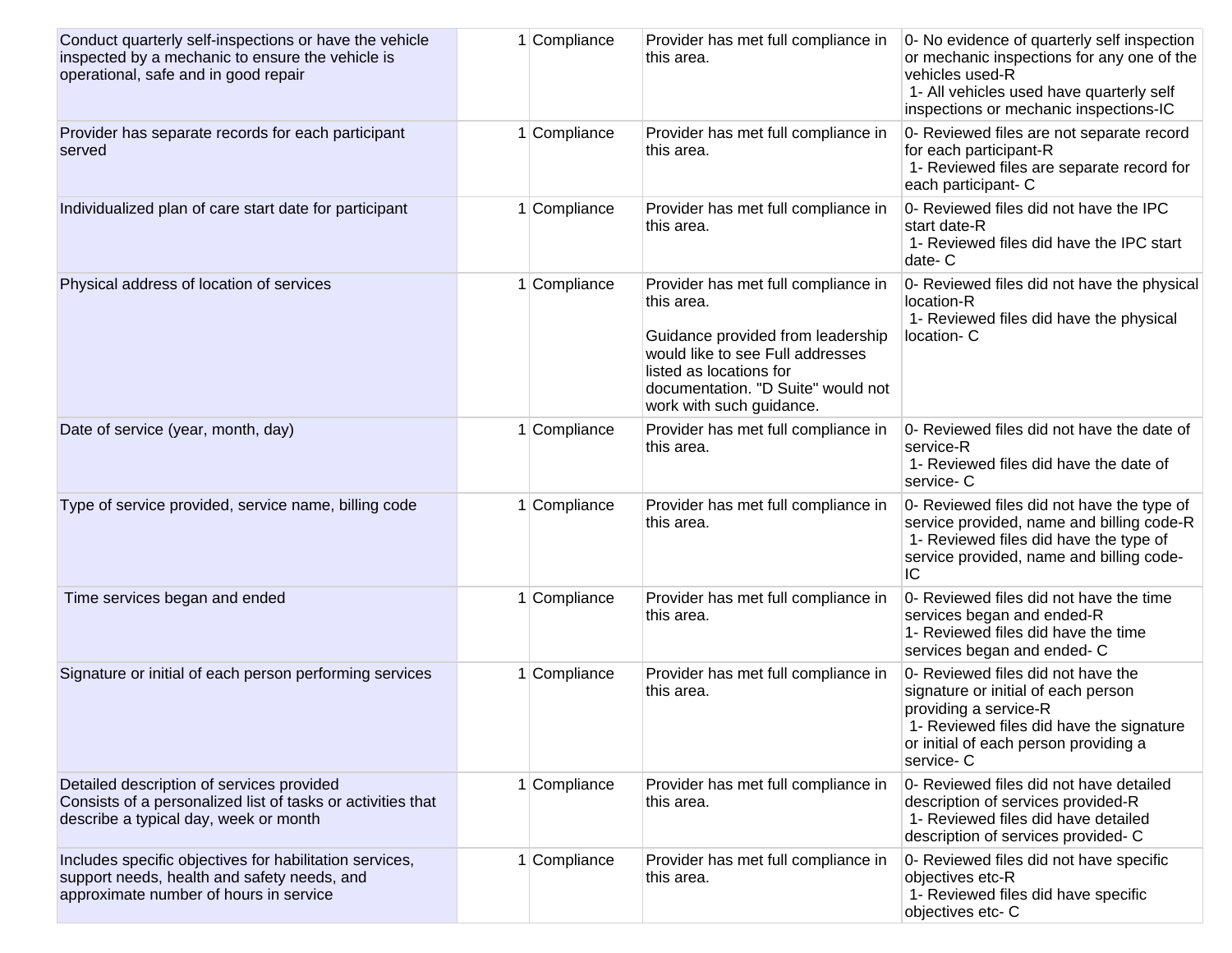| Services meet service definitions and are pursuant to<br>participant's Plan of Care                                            | Compliance | Provider has met full compliance in<br>this area. | 0- Reviewed files did not show that the<br>services meet service definitions and are<br>pursuant to the IPC-R<br>1- Reviewed files did show that the<br>services meet service definitions and are<br>pursuant to the IPC-C   |
|--------------------------------------------------------------------------------------------------------------------------------|------------|---------------------------------------------------|------------------------------------------------------------------------------------------------------------------------------------------------------------------------------------------------------------------------------|
| Provider not billing for more than one direct services for<br>same participant at the same time                                | Compliance | Provider has met full compliance in<br>this area. | 0- Reviewed files did not show more than<br>one direct service being billed at the same<br>time-R<br>1- Reviewed files did show more than one<br>direct service being billed at the same<br>time-IC                          |
| Provider not rounding up total service time to next unit<br>(except for skilled nursing)                                       | Compliance | Provider has met full compliance in<br>this area. | 0- Reviewed files did round up to the next<br>unit-R<br>1- Reviewed files did not round up to the<br>next unit- C                                                                                                            |
| Documentation<br>legible<br>retrieved easily<br>complete<br>unaltered                                                          | Compliance | Provider has met full compliance in<br>this area. | 0- Reviewed files were not legible, easily<br>retrieved, complete and unaltered-R<br>1- Reviewed files were legible, easily<br>retrieved, complete and unaltered- C                                                          |
| Have a PRN medication protocol for each participant                                                                            | Compliance | Provider has met full compliance in               | 0- No evidence of PRN protocol in review                                                                                                                                                                                     |
| who has a prescription for a psychoactive medication                                                                           |            | this area.                                        | of participants prescribed psychoactive<br>medications.-R<br>1- Up to date PRN protocol in review of<br>participants prescribed psychoactive<br>medications-IC                                                               |
| Have documentation on the non-pharmacological<br>interventions which are used prior to the use of a<br>psychoactive medication | Compliance | Provider has met full compliance in<br>this area. | 0- No evidence of documentation of<br>interventions used before administering<br>psychoactive medications. - R<br>1- Evidence of documentation of<br>interventions used before administering<br>psychoactive medications.-C  |
| Monitor and document each participant's response to<br>prescribed medications                                                  | Compliance | Provider has met full compliance in<br>this area. | 0- No evidence of review of participant's<br>response to prescribed medications of<br>participants reviewed.-R<br>1-Evidence of review of participant's<br>response to prescribed medications of<br>participants reviewed.-C |
| (If applicable) Have accreditation in the areas applicable<br>to each service you provide                                      | Compliance | Provider has met full compliance in<br>this area. | 0- Provider is not accredited in the areas<br>applicable to each service they provide-R<br>1- Provider is accredited in the areas<br>applicable to each service they provide-C                                               |